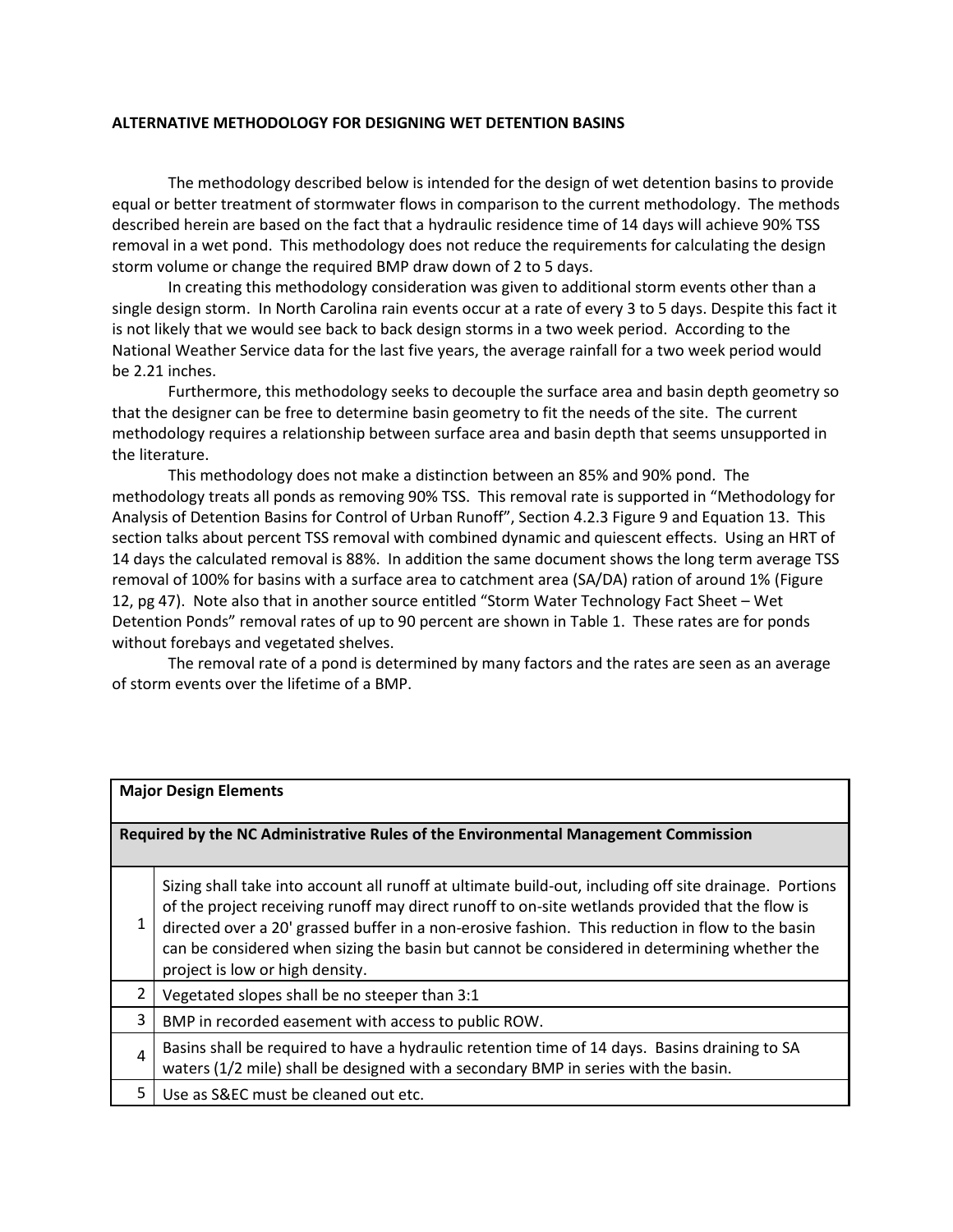| 6                             | Design storage shall be above the permanent pool. This storage area shall compromise the<br>volume between the permanent pool and the peak stage of the basin for the design storm. Note<br>that this storage elevation may exceed the control structure elevation but not the emergency<br>spillway elevation.                                                                                                                                                                                                                                                                                                                                                                                               |  |
|-------------------------------|---------------------------------------------------------------------------------------------------------------------------------------------------------------------------------------------------------------------------------------------------------------------------------------------------------------------------------------------------------------------------------------------------------------------------------------------------------------------------------------------------------------------------------------------------------------------------------------------------------------------------------------------------------------------------------------------------------------|--|
| $\overline{7}$                | The volume of the design storm shall have an HRT of 14 days calculated by the following<br>equation: Vpp = (HRT-Tdd)/14 x Vtp, Where HRT = hydraulic residence time in days, Vpp =<br>volume of the permanent pool in cubic feet, Vtp = volume of the temporary pool in cubic feet,<br>and Tdd = the draw down time for the permanent pool volume in days.                                                                                                                                                                                                                                                                                                                                                    |  |
| 8                             | The minimum depth of the basin shall be 3 feet to impede algae growth and prevent scour. The<br>maximum depth shall be 20 feet to avoid thermal upwelling. The depth of the basin shall be<br>considered as the depth above the sediment storage elevation and below the permanent pool<br>elevation. The contours of the basin should be designed to achieve this depth and reduce the<br>velocity of flow through the basin to prevent scouring and resuspension of settled solids. The<br>basin depth may be calculated by dividing the volume of the permanent pool below the below<br>the bottom of the vegetated shelf by the surface area of the bottom of the vegetated shelf and<br>adding 6 inches. |  |
| 9                             | The permanent pool surface area shall be determined by the following equation: $SA = IA / DA *$<br>.03, Where SA is the permanent pool surface area in square feet, IA is the connected impervious<br>area on site in square feet and DA is the drainage area in square feet. In no case shall the<br>permanent pool surface area be less than 1% of the drainage area.                                                                                                                                                                                                                                                                                                                                       |  |
| 10                            | Flow shall not short circuit.                                                                                                                                                                                                                                                                                                                                                                                                                                                                                                                                                                                                                                                                                 |  |
| 11                            | BMP shall be designed with a forebay.                                                                                                                                                                                                                                                                                                                                                                                                                                                                                                                                                                                                                                                                         |  |
| 12                            | Stabilize side slopes above waterline.                                                                                                                                                                                                                                                                                                                                                                                                                                                                                                                                                                                                                                                                        |  |
| 13                            | Slopes below the vegetated/safety shelf shall be no greater than shallower than 3:1 and no<br>steeper than the soils or stabilizing materials will allow.                                                                                                                                                                                                                                                                                                                                                                                                                                                                                                                                                     |  |
| 14                            | A minimum sediment storage depth of 1 foot shall be incorporated into the basin.                                                                                                                                                                                                                                                                                                                                                                                                                                                                                                                                                                                                                              |  |
| <b>Required by DWQ Policy</b> |                                                                                                                                                                                                                                                                                                                                                                                                                                                                                                                                                                                                                                                                                                               |  |
| 15                            | The BMP shall not be located to produce adverse impacts on water levels in adjacent wetlands.                                                                                                                                                                                                                                                                                                                                                                                                                                                                                                                                                                                                                 |  |
| 16                            | A minimum 10 foot wide vegetated/safety shelf shall be installed on the perimeter of the basin.<br>The top edge shall start 6 inches above the permanent pool elevation and extend at a 10: slope<br>to a depth of 6 inches below the permanent pool elevation at the lower edge.                                                                                                                                                                                                                                                                                                                                                                                                                             |  |
| 17                            | Forebay shall be 20% of the permanent pool volume.                                                                                                                                                                                                                                                                                                                                                                                                                                                                                                                                                                                                                                                            |  |
| 18                            | Pond shall have a freeboard of 1 foot above the temporary pool elevation.                                                                                                                                                                                                                                                                                                                                                                                                                                                                                                                                                                                                                                     |  |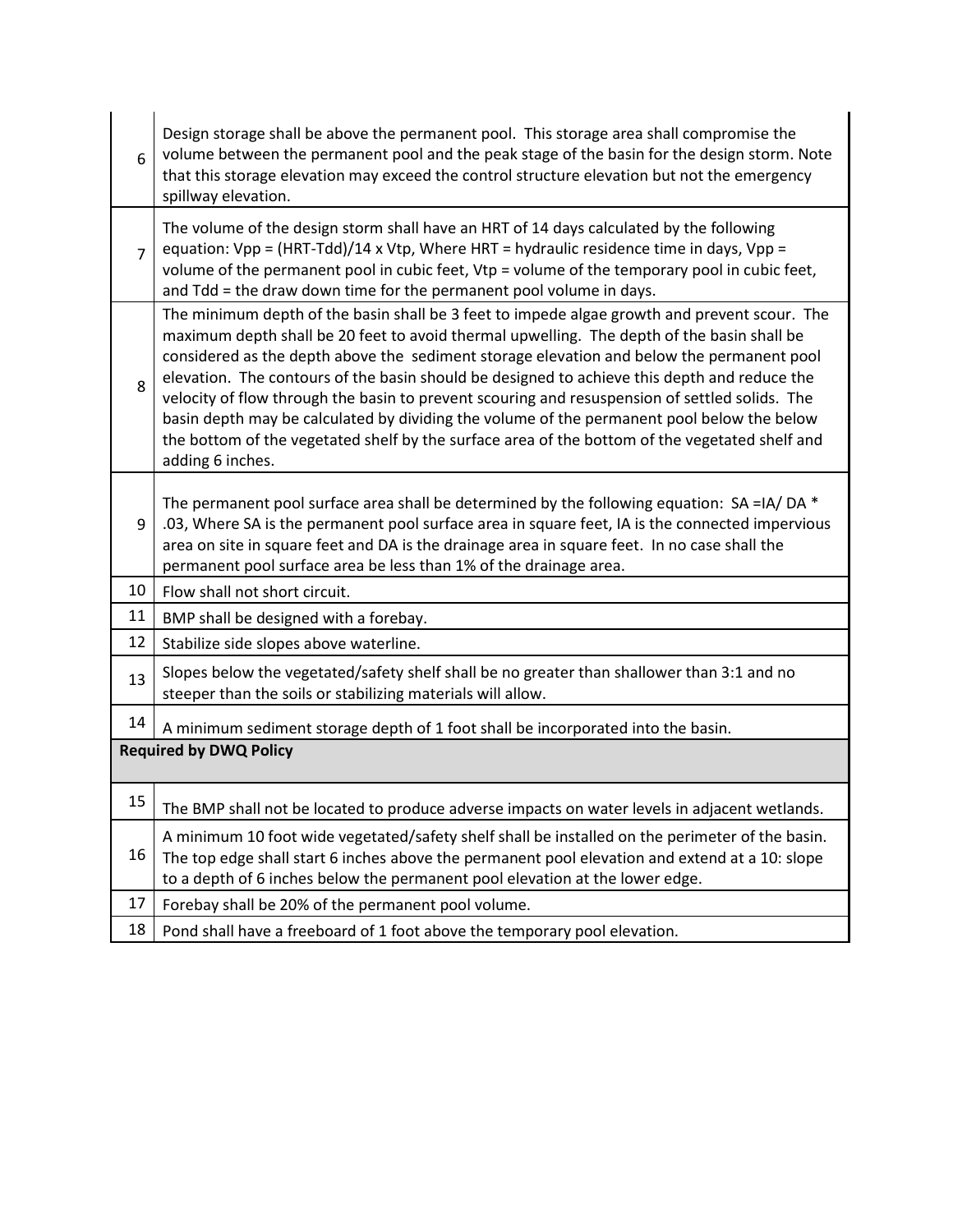# **Design Steps**

## **Step 1 Determine the Temporary Pool Volume, Vtp**

The design storm volume can be determined by using the simple method, the SCS method or any other applicable standard method. Consideration for low impact development (LID) practices upstream of the BMP can be used to reduce the volume of the design storm and would be encouraged.

The volume of the design storm is equivalent to the temporary pool volume, Vtp and should be expressed in cubic feet.

## **Step 2 Determine the Permanent Pool Volume, Vpp**

The permanent pool volume should be determined by the following equation:

| $Vpp = (HRT-Tdd)/14 \times Vtp$ | Where: HRT = 14 days (hydraulic residence time) |
|---------------------------------|-------------------------------------------------|
|                                 | Vtp = Temporary pool volume in cubic feet       |
|                                 | Tdd = Drawdown time for the BMP in days         |
|                                 | Vpp = Permanent Pool Volume in cubic feet       |

Since the drawdown for the BMP may not be known at this time the designer should estimate the rate and return to this calculation in an iterative fashion to arrive at the final design.

## **Step 3 Determine the Minimum Permanent Pool Surface Area**

The literature suggests a maximum surface area requirement of 3% the watershed area in designs where the watershed has a high percentage of impervious surfaces. To arrive at a minimum surface area the rational coefficient for the site should be multiplied by 3% of the connected impervious areas. Please note that in most cases pond geometry will dictate a larger surface area to achieve the volumes required.

#### **Step 4 Determine Permanent Pool Elevation**

The designer should select the permanent pool elevation to serve the project. This elevation should take into consideration the level of the water table on the site, the proximity to surface waters and wetlands and the impact the permanent pool level could have on these features. The permanent pool elevation of the basin must be at or above the elevation of the outlet pipe and or downstream BMP. The permanent pool should not be lower than 6 inches below the seasonal high water table.

#### **Step 5 Determine the Basin Geometry**

Using the values of temporary pool volume, permanent pool volume and minimum surface area the pond geometry can be designed to fit the site. Basin depth should be a minimum of 3 feet and a maximum of 20 feet. Average depth shall be calculated by dividing the surface area at the bottom of the vegetated shelf into the volume of the permanent pool below that elevation and adding 6 inches.

This is an iterative process and will require the designer to reevaluate the outlet structure and contours repeatedly to arrive at a final design. In most cases it is helpful to create a spreadsheet to tract